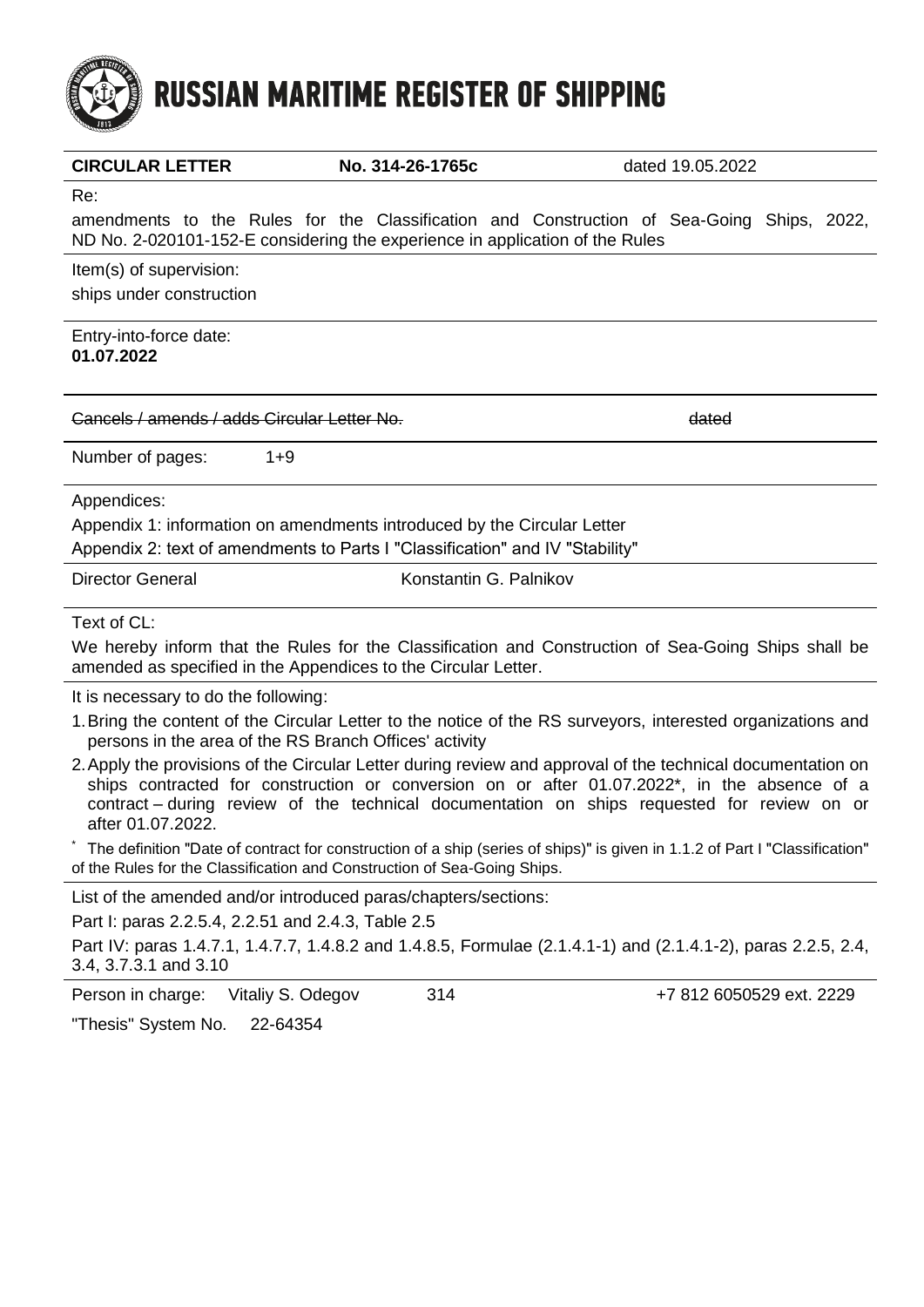| Information on amendments introduced by the Circular Letter   |  |
|---------------------------------------------------------------|--|
| (for inclusion in the Revision History to the RS Publication) |  |

| Nos.           | Amended<br>paras/chapters/<br>sections | Information on amendments                                                                                                                        | Number and<br>date of the<br><b>Circular Letter</b> | Entry-into-<br>force date |
|----------------|----------------------------------------|--------------------------------------------------------------------------------------------------------------------------------------------------|-----------------------------------------------------|---------------------------|
| $\mathbf 1$    | Part I, para 2.2.5.4                   | Para has been deleted due to<br>transfer of the requirements<br>into 2.4.3                                                                       | 314-26-1765c<br>of 19.05.2022                       | 01.07.2022                |
| $\overline{2}$ | Part I, para 2.2.51                    | New para has been introduced<br>containing requirements for<br>assignment of distinguishing<br>marks lcingSTAB(full)<br>and IcingSTAB(half)      | 314-26-1765c<br>of 19.05.2022                       | 01.07.2022                |
| 3              | Part I, para 2.4.1                     | References to the applicable<br>requirements have been specified                                                                                 | 314-26-1765c<br>of 19.05.2022                       | 01.07.2022                |
| 4              | Part I, para 2.4.3                     | List of restrictions to be introduced<br>into the Classification Certificate has<br>been specified - transferred<br>from 2.2.5.4                 | 314-26-1765c<br>of 19.05.2022                       | 01.07.2022                |
| 5              | Part I, Table 2.5                      | New item 1.32 has been introduced<br>containing requirements for<br>assignment of distinguishing<br>marks IcingSTAB(full)<br>and IcingSTAB(half) | 314-26-1765c<br>of 19.05.2022                       | 01.07.2022                |
| 6              | Part IV, para 1.4.7.1                  | Requirements have been specified<br>considering 3.1.1 and 3.1.2 of Part B<br>of the International Code on Intact<br>Stability, 2008              | 314-26-1765c<br>of 19.05.2022                       | 01.07.2022                |
| $\overline{7}$ | Part IV, para 1.4.7.7                  | Requirements have been specified<br>considering 3.1.12 of Part B of<br>the International Code on Intact<br>Stability, 2008                       | 314-26-1765c<br>of 19.05.2022                       | 01.07.2022                |
| 8              | Part IV, para 1.4.8.2                  | Requirement regarding the<br>accounting for water ballast has<br>been specified - transferred<br>from 1.4.8.5                                    | 314-26-1765c<br>of 19.05.2022                       | 01.07.2022                |
| 9              | Part IV, para 1.4.8.5                  | Requirement regarding the<br>accounting for water ballast has<br>been specified                                                                  | 314-26-1765c<br>of 19.05.2022                       | 01.07.2022                |
| 10             | Part IV,<br>Formula (2.1.4.1-1)        | In the explication, the definition of<br>windage area lever has been<br>specified                                                                | 314-26-1765c<br>of 19.05.2022                       | 01.07.2022                |
| 11             | Part IV,<br>Formula (2.1.4.1-2)        | In the explication, the definition of<br>wind gustiness addition has been<br>specified                                                           | 314-26-1765c<br>of 19.05.2022                       | 01.07.2022                |
| 12             | Part IV, para 2.2.5                    | Para has been deleted due to<br>transfer of the requirements<br>into 1.4.7.1                                                                     | 314-26-1765c<br>of 19.05.2022                       | 01.07.2022                |
| 13             | Part IV, Chapter 2.4                   | Chapter has been revised<br>considering the introduction of new<br>distinguishing<br>marks IcingSTAB(full)<br>and IcingSTAB(half)                | 314-26-1765c<br>of 19.05.2022                       | 01.07.2022                |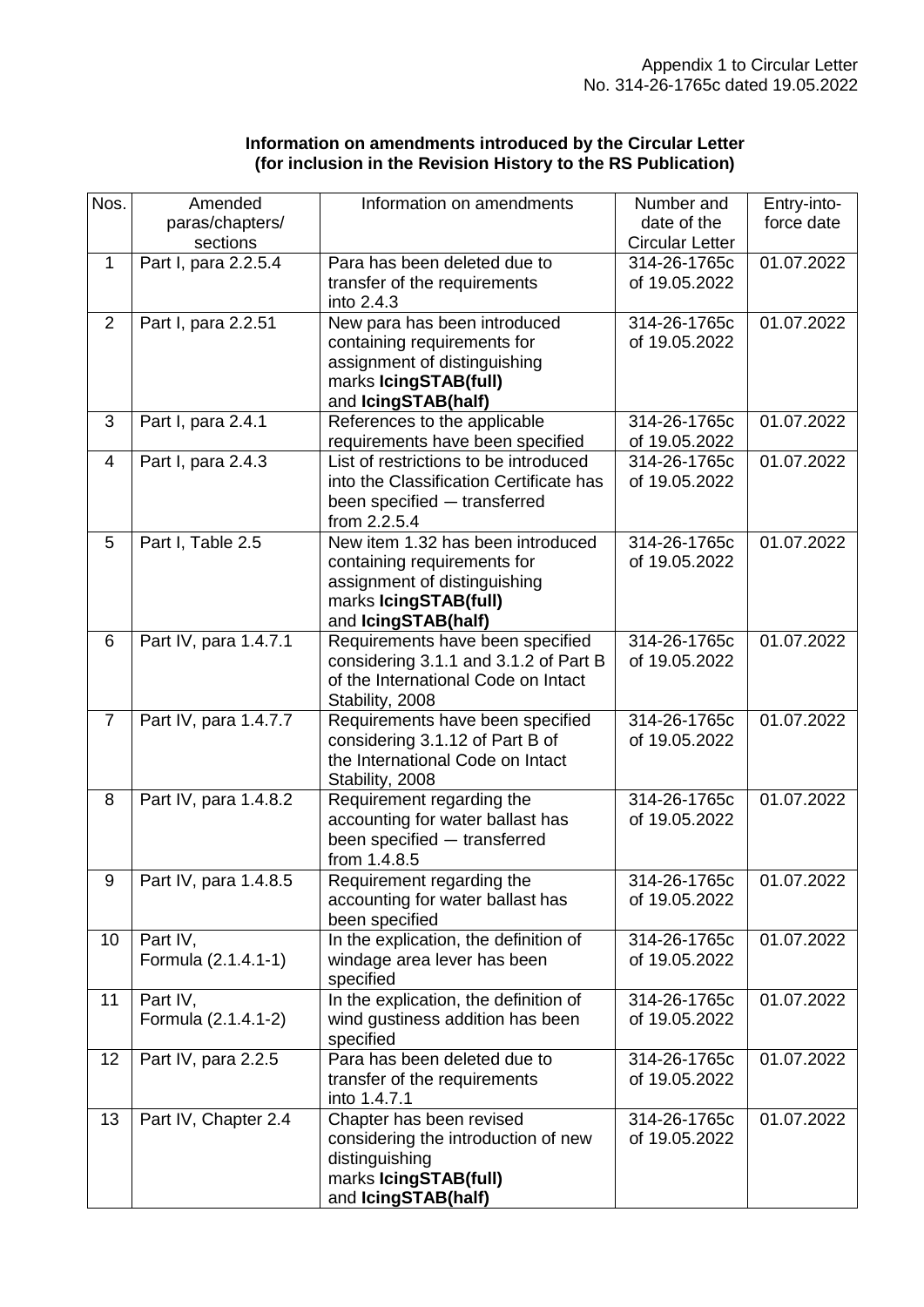| Nos. | Amended               | Information on amendments       | Number and             | Entry-into- |
|------|-----------------------|---------------------------------|------------------------|-------------|
|      | paras/chapters/       |                                 | date of the            | force date  |
|      | sections              |                                 | <b>Circular Letter</b> |             |
| 14   | Part IV, Chapter 3.4  | Chapter has been revised        | 314-26-1765c           | 01.07.2022  |
|      |                       | considering IACS UI LL59        | of 19.05.2022          |             |
|      |                       | (Corr.1 Feb 2022), and repeated |                        |             |
|      |                       | requirements have been deleted  |                        |             |
| 15   | Part IV, para 3.7.3.1 | Para has been supplemented with | 314-26-1765c           | 01.07.2022  |
|      |                       | Figure 3.7.3.1                  | of 19.05.2022          |             |
| 16   | Part IV, para 3.10    | Chapter has been revised        | 314-26-1765c           | 01.07.2022  |
|      |                       | considering applicability of    | of 19.05.2022          |             |
|      |                       | requirements                    |                        |             |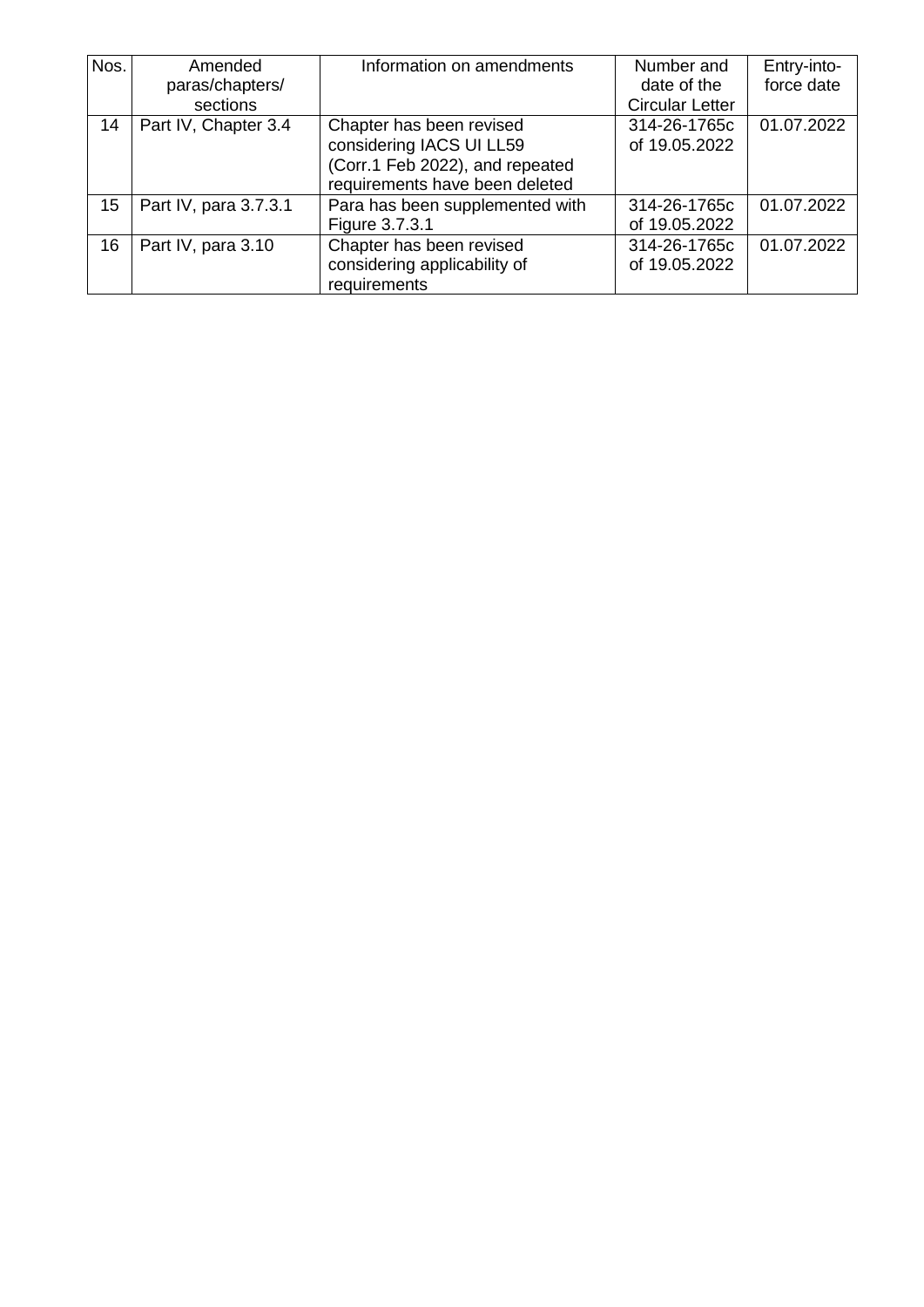# **RULES FOR THE CLASSIFICATION AND CONSTRUCTION OF SEA-GOING SHIPS, 2022,**

## **ND No. 2-020101-152-E**

## **PART I. CLASSIFICATION**

#### **2 CLASS OF A SHIP**

1 **Para 2.2.5.4** is deleted.

2 **New para 2.2.51** is introduced reading as follows:

## "**2.2.51 Distinguishing mark for a ship complying with the requirements for stability under icing.**

**2.2.51.1** Ships whose stability has been checked at full ice weight allowance in compliance with the requirements of 2.4.6 of Part IV "Stability" are assigned the distinguishing mark **IcingSTAB(full)** added to the character of classification.

**2.2.51.2** Ships whose stability has been checked at ice weight allowance reduced by half in compliance with the requirements of 2.4.7 of Part IV "Stability" are assigned the distinguishing mark **IcingSTAB(half)** added to the character of classification.".

#### 3 **Para 2.4.1** is replaced by the following text:

"**2.4.1** When complying with definite requirements of the RS rules stipulated by the structural features or operational characteristics of the ship the fulfilment of which is not reflected by distinguishing marks and descriptive notation in the class notation, the confirmation of compliance of the ship with such requirements is certified by the entry in Section "Other characteristics" of the Classification Certificate stating, for example, that the ship is equipped for occasional loading/unloading of cargoes in a horizontal direction — by a roll-on/roll-off; the ship is suitable for escort operations, towing and serving oil tankers and/or oil recovery ships; the ship may operate in oil harbour water areas; the ship may occasionally carry bulk cargoes; the ship may carry heavy bulk cargoes (with indication of bulk cargo density), and other entries stipulated by the RS rules (refer also to 1.1.4.8, 1.1.5.1, 1.1.5.2, 3.3.1.5, 3.10.4.1 and 3.12.1.4.3 of Part II "Hull", 1.1.1.2, 1.1.1.3, 1.1.1.6, 1.1.3.1, 2.4.3, 10.3.2.1 and 13.3.10.3 of Part XVII "Distinguishing Marks and Descriptive Notations in the Class Notation Specifying Structural and Operational Particulars of Ships" of these Rules; 2.2.3.1, 3.2.4.1 and 4.2.3.2 of Part II "Life-Saving Appliances" of the Rules for the Equipment of Sea-Going Ships).".

#### 4 **Para 2.4.3** is replaced by the following text:

"**2.4.3** In section "Permanent restrictions" of the Classification Certificate, if necessary, the following information is recorded:

instructions on strengthening for navigation in ice at a certain draught (record example: "For navigation in ice conditions, the ship's draught shall not exceed ..., m"):

instructions on restrictive properties of ships determined in accordance with the RS rules under which the ships were constructed, and in accordance with the project approved by the Register;

instructions on restricted speed ranges of the main machinery;

restrictions on the area of navigation with explanations to them in accordance with the RS rules (for example, in accordance with 2.2.5). For berth-connected ships, anchorage location coordinates and, if applicable, geographical service area according to Fig. 4.3.3.5 in Part IV "Stability" shall be indicated;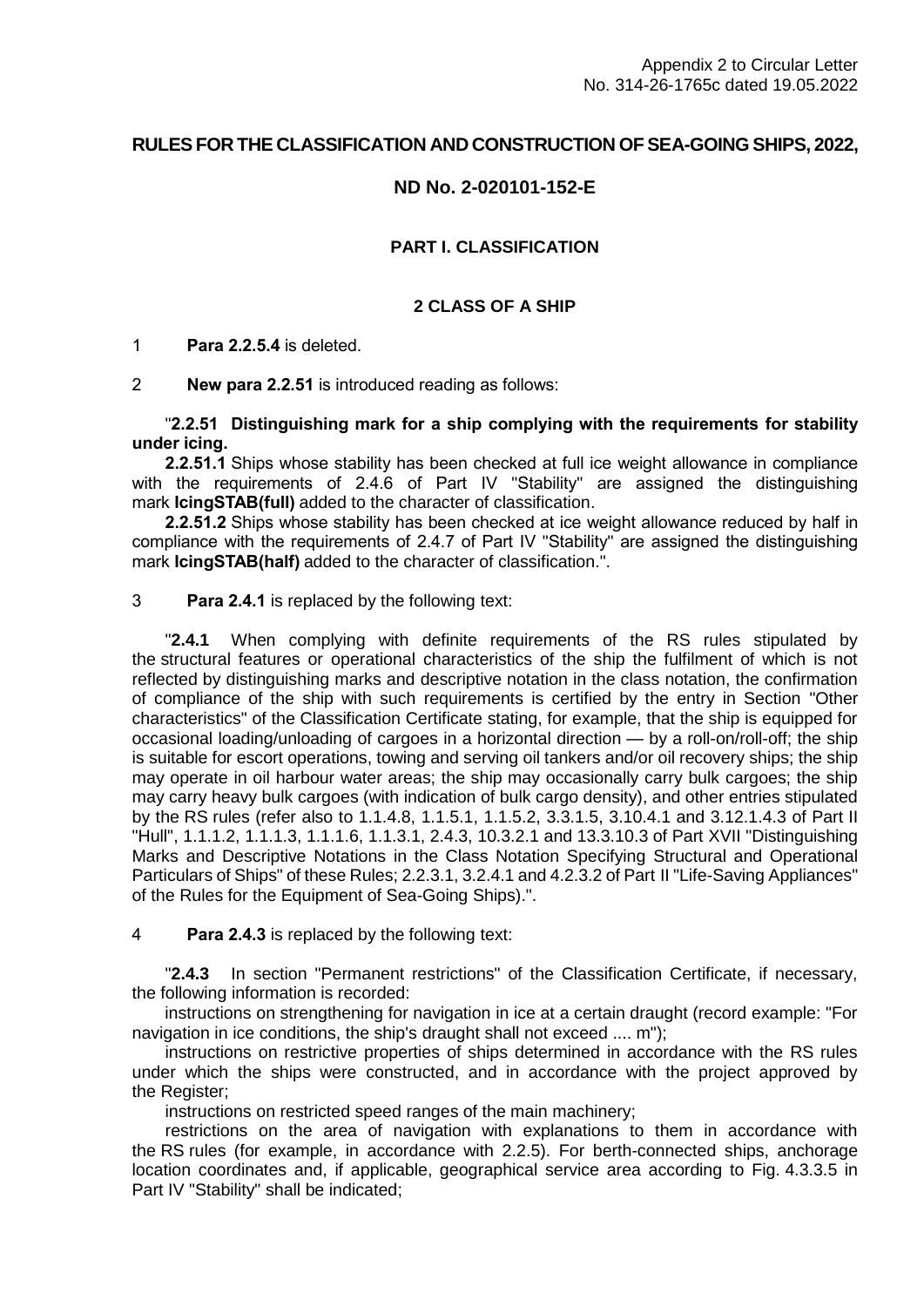instructions on impossibility of the ship to navigate in the water areas and seasonal periods specified in 2.4.1 of Part IV "Stability", for ships whose stability does not comply with the requirements of 2.4 of Part IV "Stability".".

## 5 **Table 2.5. New item 1.32** is introduced reading as follows:

| $\mathbf{H}$    |                                                           |                                                                                                               |
|-----------------|-----------------------------------------------------------|---------------------------------------------------------------------------------------------------------------|
|                 |                                                           | 1.32 Distinguishing mark for a ship complying with the requirements for stability under icing                 |
|                 |                                                           | 1.32.1 Distinguishing mark for a ship complying with the requirements for stability                           |
|                 |                                                           | at full ice weight allowance                                                                                  |
| IcingSTAB(full) | Ship's stability has been                                 | Rules for the Classification and Construction of Sea-Going                                                    |
|                 | checked at full ice weight                                | <b>Ships</b>                                                                                                  |
|                 | allowance.                                                | Part IV "Stability", 2.4                                                                                      |
|                 | The distinguishing mark is                                |                                                                                                               |
|                 | mandatory for ships                                       |                                                                                                               |
|                 | operating:                                                |                                                                                                               |
|                 | to the north of latitude                                  |                                                                                                               |
|                 | 66°30'N:                                                  |                                                                                                               |
|                 | to the south of latitude<br>$60^{\circ}00'S$ :            |                                                                                                               |
|                 | in winter <sup>1</sup> in the Bering Sea                  |                                                                                                               |
|                 | the Sea of Okhotsk and in                                 |                                                                                                               |
|                 | the Tatar Strait                                          |                                                                                                               |
|                 |                                                           | 1.32.2 Distinguishing mark for a ship complying with the requirements for stability at ice weight allowance   |
|                 |                                                           | reduced by half                                                                                               |
| IcingSTAB(half) | Ship's stability has been                                 | Rules for the Classification and Construction of Sea-Going                                                    |
|                 | checked at ice weight                                     | <b>Ships</b>                                                                                                  |
|                 | allowance reduced by                                      | Part IV "Stability", 2.4                                                                                      |
|                 | half.                                                     |                                                                                                               |
|                 | The distinguishing mark                                   |                                                                                                               |
|                 | is mandatory for ships                                    |                                                                                                               |
|                 | operating:                                                |                                                                                                               |
|                 | in winter <sup>1</sup> within seasonal                    |                                                                                                               |
|                 | winter zones <sup>2</sup> , except for                    |                                                                                                               |
|                 | water areas specified                                     |                                                                                                               |
|                 | in 1.32.1 of this Table                                   |                                                                                                               |
|                 |                                                           | Start and end of winter period is determined in accordance with the International Convention on Load Lines or |
|                 | the Lead Linea Dules, whichever is contineble to the ship |                                                                                                               |

the Load Lines Rules, whichever is applicable to the ship.

<sup>2</sup> Boundaries of seasonal winter zones are determined in accordance with the International Convention on Load Lines or the Load Lines Rules, whichever is applicable to the ship.

".

## **PART IV. STABILITY**

## **1 GENERAL**

#### 6 **Para 1.4.7.1** is replaced by the following text:

"**1.4.7.1** When calculating stability for all loading conditions, the initial metacentric height and righting levers shall be corrected for the effect of free surfaces of liquids in tanks:

**.1** free surface effects shall be considered whenever the filling level in a tank is less than 98 % of full condition;

**.2** free surface effects need not be considered where a tank is nominally full, i.e. filling level is 98 % or above.

But nominally full cargo tanks shall be corrected for free surface effects at 98 % filling level. In doing so, the correction to initial metacentric height shall be based on the inertia moment of liquid surface at 5° of heeling angle divided by displacement, and the correction to righting lever is suggested to be on the basis of real shifting moment of cargo liquids;

**.3** free surface effects for small tanks may be ignored under the condition specified in 1.4.7.7.".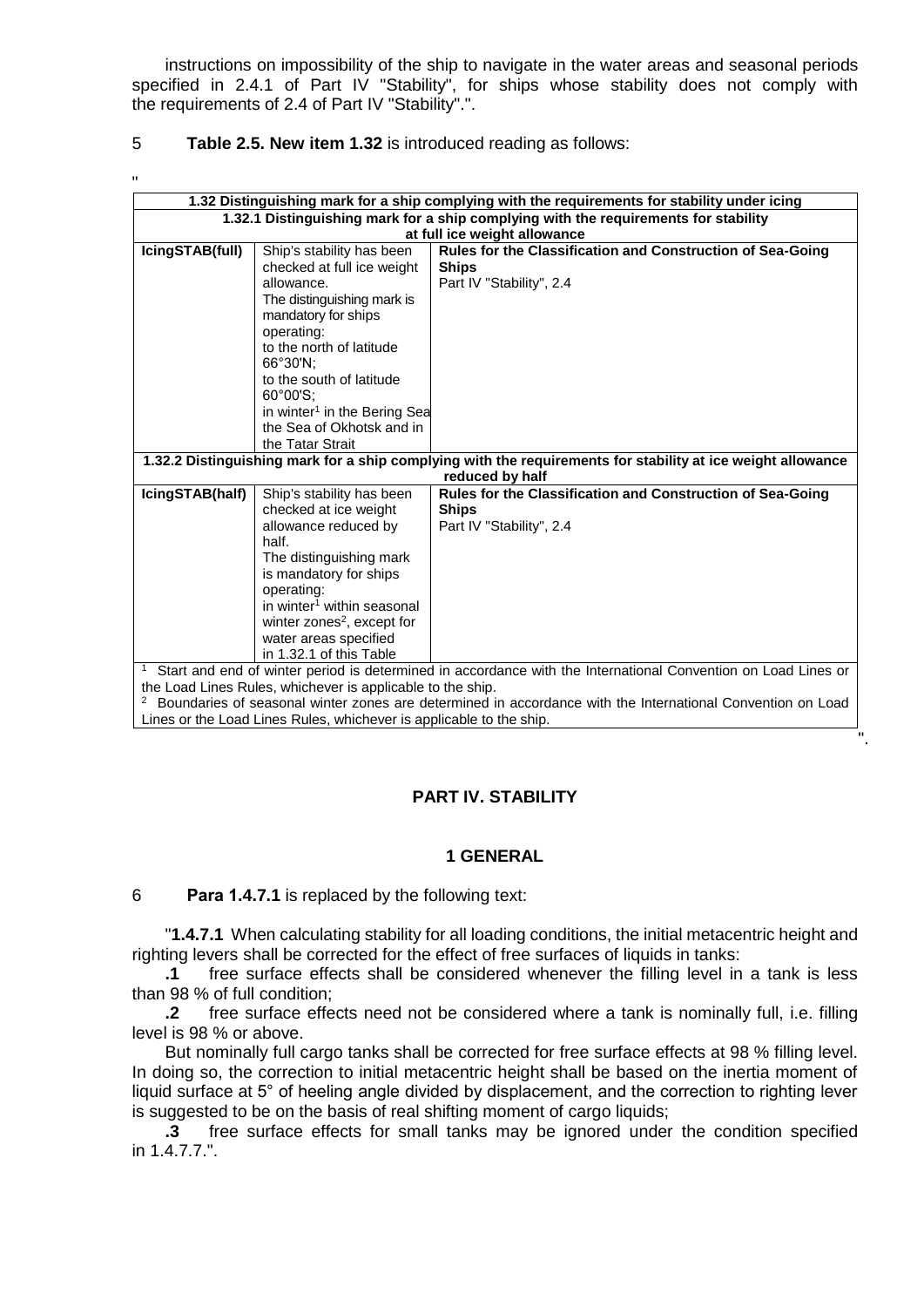7 **Para 1.4.7.7** is replaced by the following text:

"**1.4.7.7** The tanks which satisfy the following condition need not be included in the calculation

$$
\Delta M_{30} < 0.01 \Delta_{\text{min}}.\tag{1.4.7.7-1}
$$

Usual residues of liquids in emptied tanks need not be taken into account in the calculations provided, that the total of such residues shall not constitute a significant effect on ship's stability.".

8 **Para 1.4.8.2** is replaced by the following text:

"**1.4.8.2** For the types of ships which are not covered by special provisions of Section 3, the loading conditions to be examined shall be as follows:

- **.1** ship in the fully loaded condition with full stores, with water ballast tanks empty;
- **.2** ship in the fully loaded condition with 10 % of stores;
- **.3** ship without cargo, with full stores;
- **.4** ship without cargo, with 10 % of stores.".

9 **Para 1.4.8.5** is replaced by the following text:

"**1.4.8.5** The weight of water ballast may be included in the deadweight of the ship, unless stated otherwise.".

## **2 GENERAL REQUIREMENTS FOR STABILITY**

#### 10 **Formula (2.1.4.1-1).** The explication is replaced by the following text:

"where  $p_v =$  wind pressure, in Pa, to be determined from Table 2.1.4.1 proceeding from the area of navigation;

- $z_v$  windage area lever to be determined from 1.4.6.3;<br>  $A_v$  windage area, in m<sup>2</sup>, to be determined in accordan
- $A_{\nu} \quad$  windage area, in m<sup>2</sup>, to be determined in accordance with 1.4.6;
- $\Delta$  ship displacement, in t;
- $g \rightarrow$  gravitational acceleration, equal to 9,81 m/s<sup>2</sup>.".
- 11 **Formula (2.1.4.1-2).** The explication is replaced by the following text:

"where  $m \quad - \quad$  wind gustiness addition to be determined from Table 2.1.4.1.".

12 **Para 2.2.5** is deleted.

13 **Chapter 2.4** is replaced by the following text:

#### "**2.4 ICING**

**2.4.1** The requirements of this Chapter apply to ships operating:

- **.1** to the north of latitude 66°30'N;
- **.2** to the south of latitude 60°00'S;
- .3 in winter<sup>1</sup> in the Bering Sea, the Sea of Okhotsk and in the Tatarski Strait;

.4 in winter<sup>1</sup> within seasonal winter zones<sup>2</sup> except for water area specified in  $2.4.1.1 - 2.4.1.3$ .

**2.4.2** Ships complying with the requirements of this Chapter may be assigned the distinguishing mark **IcingSTAB(full)** or **IcingSTAB(half)** in accordance with 1.32 of Table 2.5 of Part I "Classification".

 $\mathbf{1}$ Start and end of winter period is determined in accordance with the International Convention on Load Lines or the Load Lines Rules, whichever is applicable to the ship.

<sup>&</sup>lt;sup>2</sup> Boundaries of seasonal winter zones are determined in accordance with the International Convention on Load Lines or the Load Lines Rules, whichever is applicable to the ship.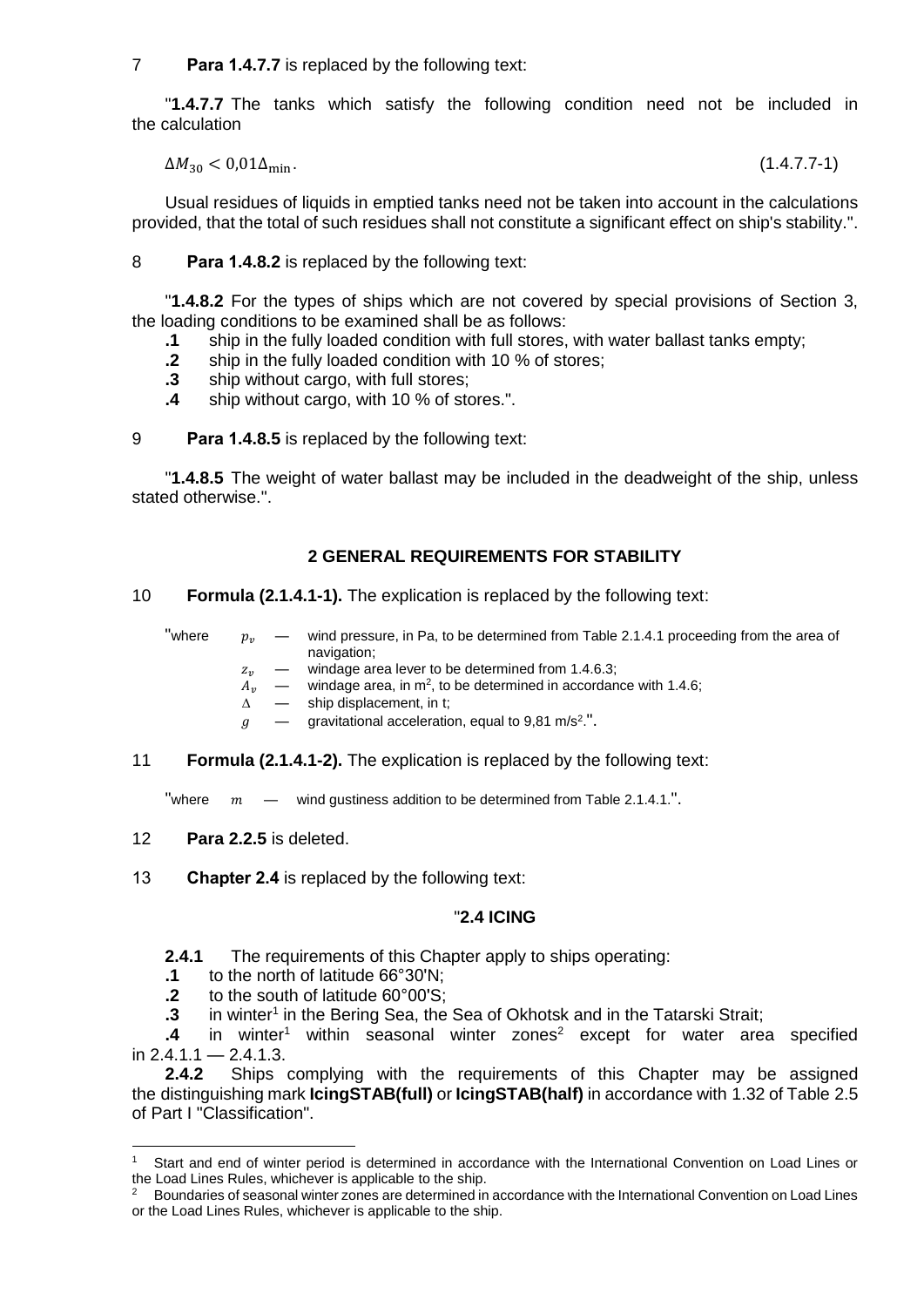**2.4.3** A ship not complying with the requirements of this Chapter may be permitted to sail a voyage within the water area specified in 2.4.1, provided the background with the voyage seasonal restriction that excludes the possibility of icing is submitted to the Register.

**2.4.4** The stability under icing shall be checked for the worst design loading condition regarding stability.

**2.4.5** In the ice accretion calculation, account shall be taken of increase in displacement, height of the centre of gravity and windage area due to icing.

When checking stability under icing, the mass of ice is not included in the ship's deadweight and is considered as an overload.

**2.4.6** The ice weight allowances for ships operating in the water area specified in  $2.4.1.1 - 2.4.1.3$ , shall be assumed as follows:

**.1** the mass of ice per square metre of the total area of horizontal projection of exposed weather decks shall be assumed to be 30 kg.

The total horizontal projection of decks shall include horizontal projections of all exposed decks and gangways, irrespective of the availability of awnings. The vertical moment due to this loading is determined for heights of the centre of gravity of the corresponding areas of decks and gangways.

The deck machinery, arrangements, hatch covers, etc. are included in the projection of decks and not taken into account separately.

For ships with framing fitted above open deck sections, allowance shall be made for an additional mass of ice having the thickness equal to the main framing height;

**.2** the mass of ice per square metre of the windage area shall be assumed to be 15 kg. In this case, the windage area and the height of the centre of gravity shall be determined for a draught  $d_{\text{min}}$  as specified in 1.4.6, but without the allowance for icing.<br>2.4.7 The ice weight allowances for ships operating in the water

**2.4.7** The ice weight allowances for ships operating in the water area specified in 2.4.1.4, shall be assumed to be equal to half of those specified in 2.4.6.

**2.4.8** The mass of ice and vertical moment calculated for draught  $d_{\min}$  cover all loading conditions.

**2.4.9** For ships of restricted area of navigation, the righting lever plotted with the allowance for icing shall be at least 0,20 m at an angle of heel  $\theta_{\text{max}} \ge 25^{\circ}$ .".

## **3 ADDITIONAL REQUIREMENTS FOR STABILITY**

14 **Chapter 3.4** is replaced by the following text:

## "**3.4 TANKERS**

**3.4.1** Stability of tankers shall be checked for the following loading conditions:

.1 ship having draught to summer load line<sup>1</sup>, fully loaded with cargo, with full stores and with water ballast tanks empty;

**.2** ship fully loaded, but with 10 % of stores;

**.3** ship without cargo, but with full stores;

1

**.4** ship in the same loading condition as in 3.4.1.3, but with 10 % of stores.

**3.4.2** Stability of refuelling tankers, bilge water removing ships and oil recovery ships shall be checked for additional loading condition:

a ship with 75 % of cargoes and free surfaces in tanks for each kind of cargo, and 50 % of stores with water ballast tanks empty.

**3.4.3** Where coamings are fitted on the tanker's decks for prevention of spillage of cargo over 0,3 m in height, forming an enclosed space (well), such space shall be considered as filled with liquid and it shall be taken into account in calculation of correction to the initial metacentric height in accordance with 2.3.2.

For tankers having cargo tank breadths more than 60 % of the ship's breadth, correction shall be taken into account irrespective of the height of coamings fitted on the deck.

**3.4.4** All oil tankers shall be fitted with an onboard software for stability calculations approved by the Register, capable of verifying compliance with intact and damage stability requirements.

 $1$  In case the tanker is assigned with a tropical load line, the stability shall be checked at draught up to the tropical load line.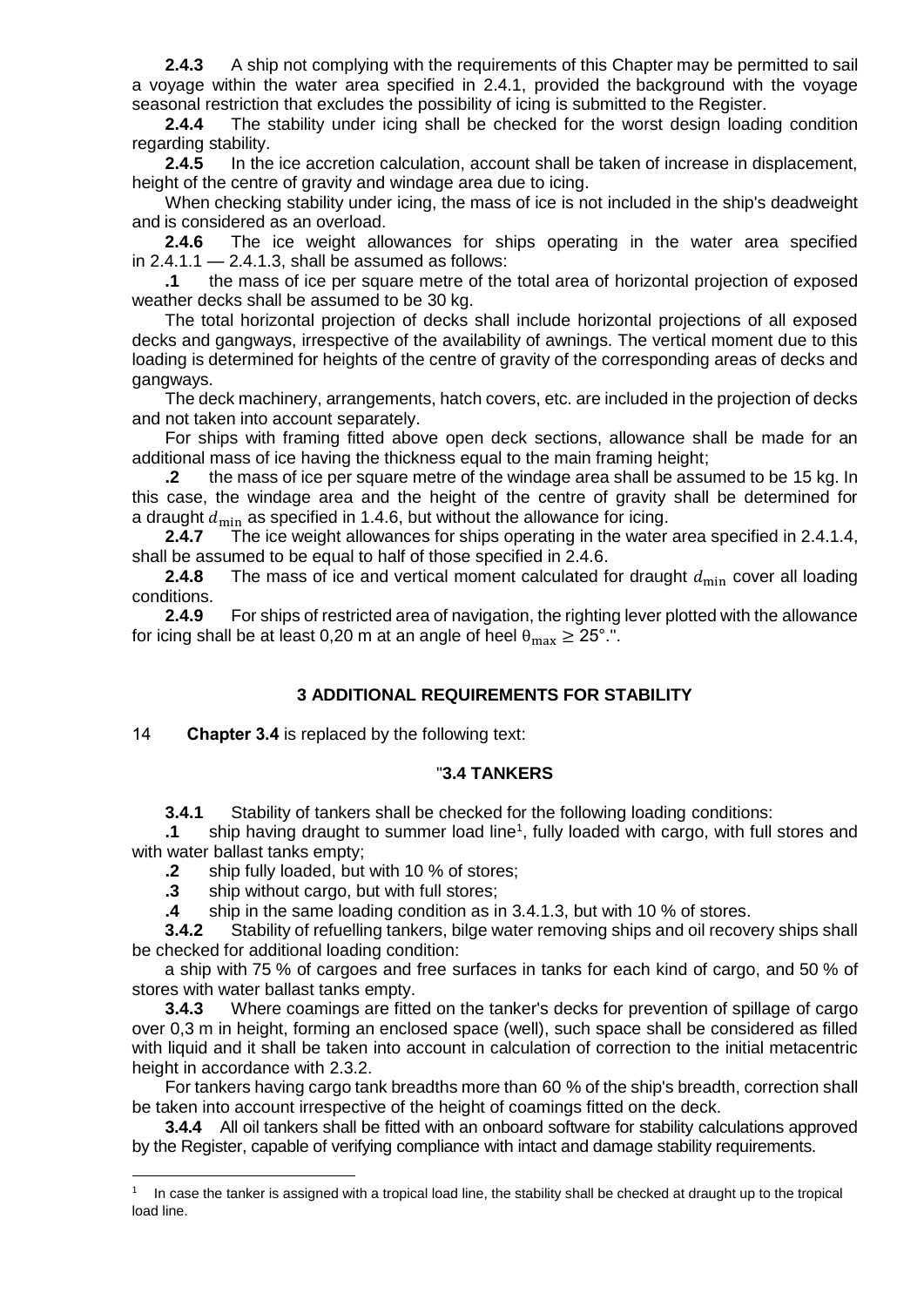**3.4.5** Stability of oil tankers of deadweight 5000 and more as well as of tankers having cargo tanks breadths more than 60 % of the ship's breadth shall comply with the requirements of 3.4.5.1 and 3.4.5.2 at any possible operational draught, loading and ballasting conditions, including intermediate stages of operations with liquids.

Implementation of the requirements shall be ensured by design measures.

**3.4.5.1** In port, the corrected initial metacentric height shall be not less than 0,15 m and the extent of positive part of righting lever curve shall be not less than 20°.

**3.4.5.2** At sea, the ship's stability shall comply with the requirements of 2.2 and 2.3.

**3.4.6** To confirm compliance with the requirements in 3.4.5, stability shall be checked for loading conditions given in 3.4.6.1 or 3.4.6.2.

**3.4.6.1** The tanker is loaded in such a way that each cargo tank is filled up to the level, at which the sum of the cargo volume moment in relation to the main plain and the inertia moment of free surface at the heel of 0° reaches its maximum.

The density of cargo shall correspond to the available cargo deadweight at the displacement at which the transverse metacentre over the main plain reaches its minimum at 100 % of stores and 1 % of the total water ballast capacity.

Free surface inertia moment in all ballast tanks shall be taken as the maximum.

In calculations of the initial metacentric height, the correction for free surface of liquids shall be based on the respective inertia moments of the free surfaces at upright ship position.

The righting levers may be corrected on the basis of actual corrections due to liquid overflow in tanks.

**3.4.6.2** Stability shall be checked at all possible combinations of cargo and ballast tank loading.

In so doing, the following shall be suggested:

**.1** the mass, centre of gravity co-ordinates and heeling moments due to liquid overflow shall correspond to the real contents of all tanks;

**.2** the calculations shall be made considering the following assumptions:

the draughts shall be varied between the light-ship draught and maximum permissible draught;

consideration shall be given to the ship loading condition with 97 %, 50 % and 10 % of stores;

for all draughts and amount of the ship's stores, the available deadweight shall comprise water ballast and cargo in such combinations that all loading conditions between the maximum ballast and minimum cargo and vice versa are covered.

In all loading conditions, the list of loaded ballast and cargo tanks shall be chosen to check the worst combination of centre of gravity applicate and correction for free surfaces regarding stability.

Operational limits on the number and list of tanks, simultaneously having free surfaces, or exclusion of specific tanks are not permitted.

All ballast tanks shall have at least 1 % content;

consideration shall be given to cargo densities between the lowest and highest values intended to be carried;

the interval of the parametric variation shall be such that the worst conditions regarding stability shall be checked. A minimum of 20 intervals for the range of cargo and ballast content, between 1 % and 99 % of total capacity, shall be examined. More closely spaced intervals near critical parts of the range may be necessary.

**3.4.7** For combination carriers of deadweight 5000 and more as well as for oil tankers having cargo tank breadths more than 60 % of the ship's breadth, in cases where the implementation of the requirements of 3.4.5 cannot be ensured by design measures, operating instructions shall be developed to ensure compliance with the criteria specified in 3.4.5.

The instructions shall be included into the Stability Booklet, taken into account in onboard software for stability calculations and kept at the cargo operations control station.

The instructions shall:

contain the list of cargo and ballast tanks which can simultaneously have free surfaces;

be easily understandable for the officer responsible for cargo loading/unloading operations;

include typical sequences of cargo loading/unloading operations;

enable to compare stability criteria with the required values presented in graphics and tables; exclude necessity of complicated mathematical calculations;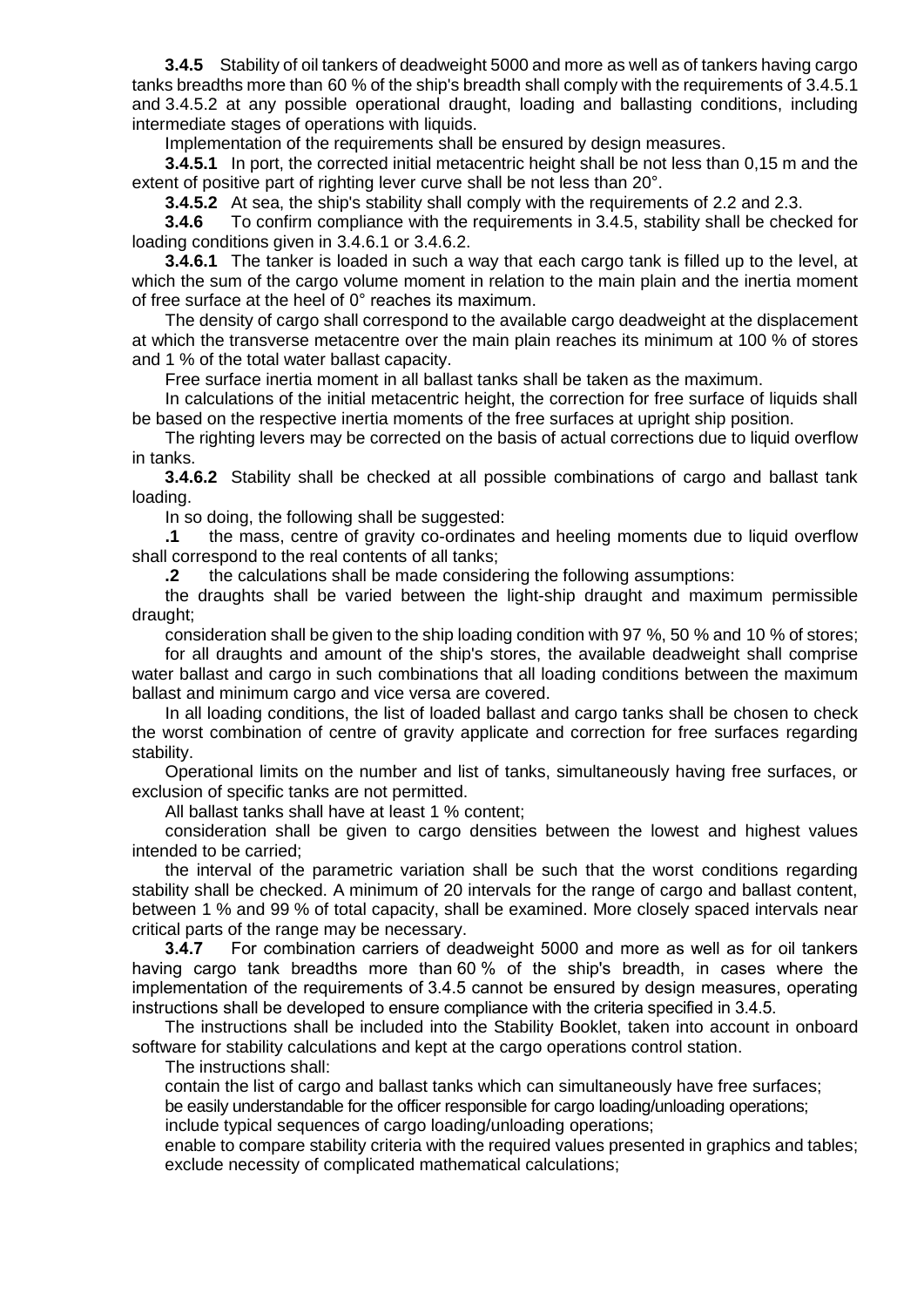contain description of actions to be taken by the officer responsible for cargo loading/unloading operations in case of deviations from recommended values and in case of accidents.".

15 **Para 3.7.3.1** is supplemented with Fig. 3.7.3.1:

"



Fig. 3.7.3.1.".

16 **Chapter 3.10** is replaced by the following text:

## "**3.10 SHIPS CARRYING CONTAINERS**

**3.10.1** This Chapter applies to ships with descriptive notation **Container ship** or distinguishing mark **CONT** in the class notation, as well as to other ships carrying containers.

**3.10.2** Stability shall be checked for the following loading conditions:

**.1** ship with maximum number of containers, each loaded container having the mass equal to one and the same part of the maximum gross mass for each type of containers, with full stores at the draught up to the summer load line;

**.2** ship in the same loading condition as in 3.10.2.1, but with 10 % of stores;

**.3** ship with maximum number of containers, each loaded container having the mass equal to 0,6 of the maximum gross mass for each type of containers, with full stores;

**.4** ship in the same loading condition as in 3.10.2.3, but with 10 % of stores;

**.5** ship with containers, each loaded container having the mass equal to the maximum gross mass for each type of containers, with full stores at the draught up to the summer load line;

**.6** ship in the same loading condition as in 3.10.2.5, but with 10 % of stores;

**.7** ship with maximum number of empty containers, but with full stores;

**.8** ship in the same loading condition as in 3.10.2.7, but with 10 % of stores;

**.9** ship with no cargo, but with full stores;

**.10** ship in the same loading condition as in 3.10.2.9, but with 10 % of stores.

When determining the arrangement of containers on board under the loading conditions mentioned above, the allowable loads upon the hull structures shall be considered.

**3.10.3** If, in addition to the conditions specified in 3.10.2, other loading conditions with containers are envisaged, stability shall also be checked for such loading conditions with full stores and 10 % of stores.

**3.10.4** If, when checking stability of ships without descriptive notation **Container ship** in the class notation, it is not possible to load the ship to the summer load line in the loading conditions specified in 3.10.2.1 and 3.10.2.5, the ship may be considered in such loading conditions at the maximum draught possible.

**3.10.5** The vertical position of the centre of gravity of each container shall be taken equal to half the height of the container of the type concerned.